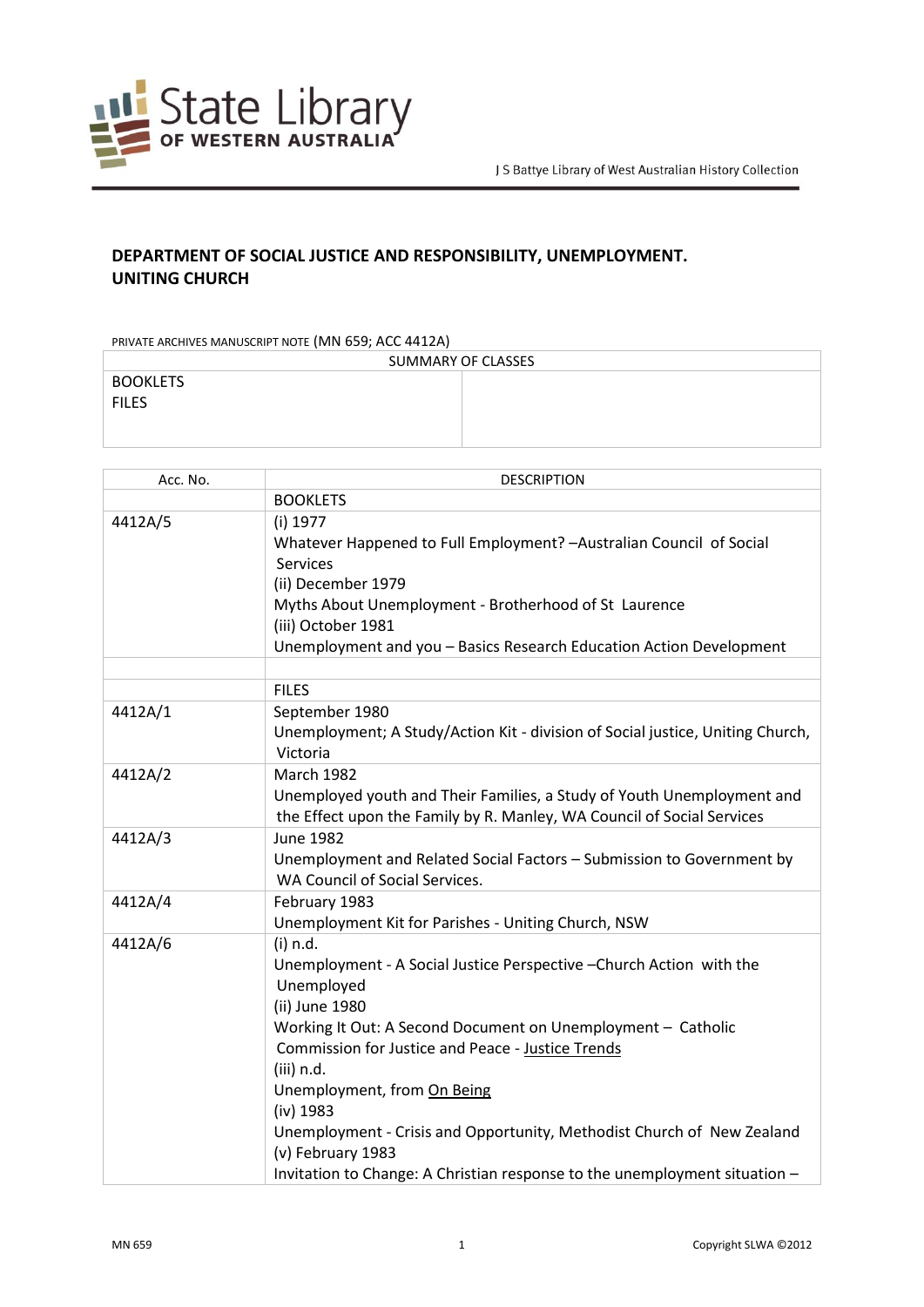

J S Battye Library of West Australian History Collection

|          | <b>Ecumenical Unemployment Task Force</b>                                                            |
|----------|------------------------------------------------------------------------------------------------------|
| 4412A/7  | 1979 - 1980                                                                                          |
|          | Unemployment: Overhead Projector Transparencies                                                      |
| 4412A/8  | (i) April 1976                                                                                       |
|          | The demoralising experience of prolonged unemployment $-R$ Harrison,                                 |
|          | Dept of Employment Gazette                                                                           |
|          | (ii) n.d.                                                                                            |
|          | Maintaining a Sense of Competence in spite of Unemployment-Youth Affairs                             |
|          | Council of WA                                                                                        |
| 4412A/9  | 20 March 1985 - 17 December 1985                                                                     |
|          | Church Action with the Unemployed -constitution, leaflets, minutes,                                  |
|          | correspondence, reports, applications for financial support, financial                               |
|          | statements                                                                                           |
| 4412A/10 | 22 January 1986 - 31 December 1986                                                                   |
|          | Church Action with the Unemployed - minutes, correspondence, reports,                                |
|          | applications for financial assistance                                                                |
| 4412A/11 | 6 January 1987 - 5 January 1988                                                                      |
|          | Church Action with the Unemployed - correspondence, reports, grant                                   |
|          | applications and evaluations                                                                         |
| 4412A/12 | Unemployment:-                                                                                       |
|          | (i) Case Studies - Appropriate Technology and Community Environment                                  |
|          | (ii) 17 April 1985                                                                                   |
|          | Report on WACOSS Seminar                                                                             |
|          | (iii) WA Social Justice News: A fair share for all West Australians                                  |
| 4412A/13 | 1977 - 1982                                                                                          |
|          | Unemployment and Education: Booklets, Papers, Articles                                               |
| 4412A/14 | 17 August 1986                                                                                       |
| 4412A/15 | Unemployment - The Mondragan Cooperative Experiment, Spain. 2 papers                                 |
|          | September 1978 - March 1979<br>Unemployment - A Guaranteed Minimum Income for All. Discussion paper, |
|          | newspaper cutting                                                                                    |
| 4412A/16 | 26 July 1980                                                                                         |
|          | Unemployment Seminar, Presbyterian Ladies' College - notices, programme,                             |
|          | discussion papers, recommendations, correspondence, attendance list                                  |
| 4412A/17 | 17 January 1976 - 10 October 1984                                                                    |
|          | Job Creation - discussion papers, newspaper cuttings, proposals to combat                            |
|          | unemployment                                                                                         |
| 4412A/18 | 2 August 1982                                                                                        |
|          | "Robots and People" - a paper by H. H. Rosenbrock, WA Institute of Engineers                         |
| 4412A/19 | 26 October 1979 - 25 July 1980                                                                       |
|          | Unemployment Rights Group - draft proposal, correspondence, newspaper                                |
|          | cuttings, minutes                                                                                    |
| 4412A/20 | n.d.                                                                                                 |
|          | 35 Hour Week - Bulletins                                                                             |
| 4412A/21 | 1980                                                                                                 |
|          | Survey of (Political) Candidates' Attitude to Unemployment, conducted by                             |
|          | the Uniting Church - questionnaire, press release                                                    |
| 4412A/22 | (i) November 1979                                                                                    |
|          | Gap the Journal of Frontier Youth Services in WA. Issue No 3                                         |